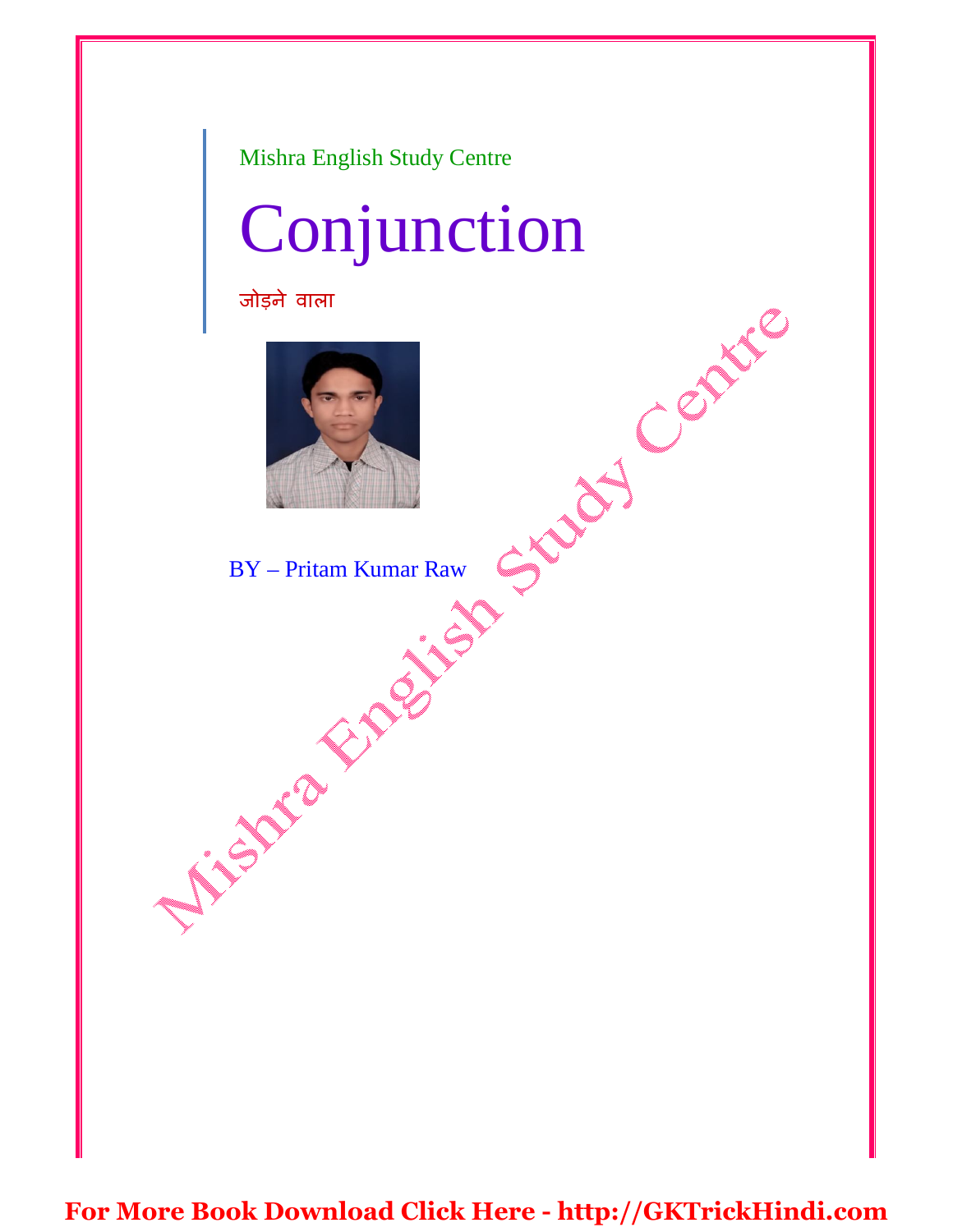Conjunction is a joining word it joints two Words, Phrases or Sentences together. Ex.:- Ram and Shyam are very laborious.

\* According to uses Conjunction can be divided into three Parts.

- 1. Co-Ordinating Conjunction
- 2. Sub-Ordinating Conjunction
- 3. Co-Relative Conjunction
- $\bullet$  Co-Ordinating Conjunction A Conjunction that joints two same kinds of Parts of Speech or Sentences is called "Co-Ordinating Conjunction".

Ex.:- And, Or, As well as, But, Yet …etc.

Ex.:- Ram and Ravan were great.

N Conj. N

Note – ध्यान रहे कि इसके तहत Noun तथा Pronoun को एक ही श्रेणी में रखा जा सकता

Ex.:- You and Ram can solve this Question.

 $\bullet$  Sub-Ordinating Conjunction – A Conjunction that joints two different kinds of Parts of Speech or Sentences is called "Sub-Ordinating Conjunction". Ex.:- That, If, Whether, Unless, Until …etc.

Ex.:- Ram said that he would buy a new car.

Main Clause Conj. Sub-Ordinate Clause

 $\bullet$  Co-Relative Conjunction – A Conjunction that comes in pair to join two same kinds of Parts of Speech or Sentences is called "Co-Relative Conjunction".

Ex.:- Either .... Or, Neither .... Nor, Not only .... But also ... etc.

Ex.:- He can neither sing nor dance.

Conj. V1 Conj. V1

### \* Uses of Conjunction

#### $\div$  Since / Because –

| $Since -(\vec{q}$ क्रि                           | $Because - (a$ योंकि                            |
|--------------------------------------------------|-------------------------------------------------|
| <b>Example 1</b> shows the reason for an Action. | $\cdot$ It also shows the reason for an Action. |
| It comes in the beginning of Sentence.           | ❖ It comes amid the Sentence.                   |
| $\div$ It get Structure – Reason + Result        | $\div$ It gets Structure – Result + Reason.     |
| Ex.:- Since he was late he could not attend the  | Ex.:- He could not attend the class because he  |
| class.                                           | was late.                                       |
|                                                  |                                                 |

Note – आर्म रहे कि Because of (के कारण से) का प्रयोग वाक्य के शुरुआत अथवा बीच में ँदोनों ही स्थानों पर हो सकता है, साथ ही Because के बाद एक पूरा $\,$ Sentence आता है, जबकि Because of के बाद Noun / Pronoun अथवा Gerund का प्रयोग किया जाता हैं। Ex.:- Because of Poverty he could not give you money.

#### When / While –

| $When - ($ जब)                                                                                                                                | $While - (35)$                              |
|-----------------------------------------------------------------------------------------------------------------------------------------------|---------------------------------------------|
| $\mathbf{\hat{\div}}$ It comes to show condition for the Actions $\mathbf{\div}$ It comes to show condition for the<br>that run in different. | Actions that run simultaneously.            |
| Ex.:- You will go, when he comes.                                                                                                             | Ex.:- She was dancing, while I was singing. |

BY – Pritam Kumar Raw Mob. - 95344411155 Page 2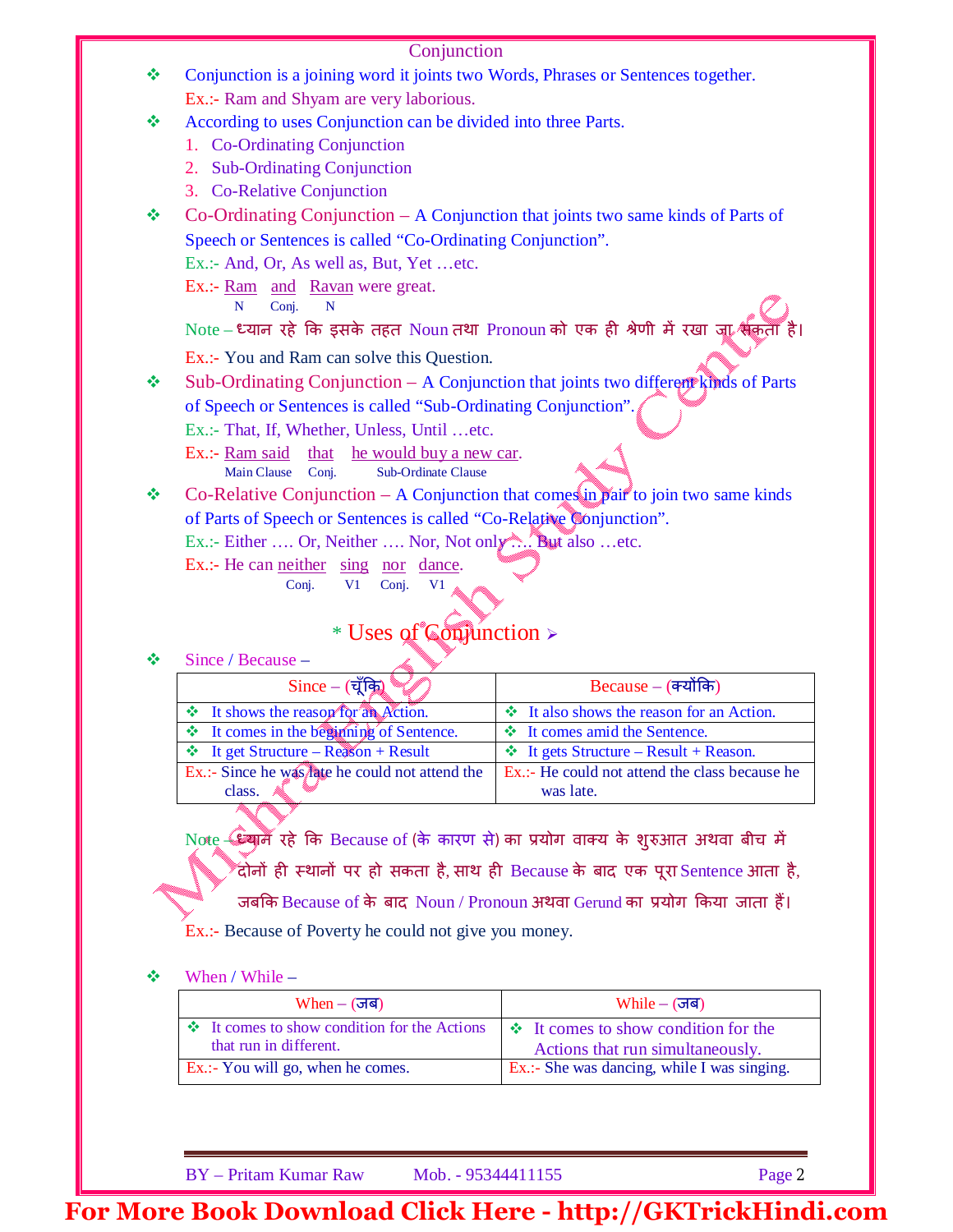Note – ध्यान रहे कि विरोधाभाष को दर्शाने के लिए 'जबकि' के अर्थ में भी while का प्रयोग

किया जाता हैं।

Ex.:- I bought a new car while Raju bought an old one but he is in Profit.

 $\div$  But / Yet

|   | $D$ ul / $I$ el –                                                                                                                                                                                                                                                                |                                                                                                              |
|---|----------------------------------------------------------------------------------------------------------------------------------------------------------------------------------------------------------------------------------------------------------------------------------|--------------------------------------------------------------------------------------------------------------|
|   | <b>But</b>                                                                                                                                                                                                                                                                       | Yet                                                                                                          |
|   | It comes to show opposition between two<br>❖                                                                                                                                                                                                                                     | It comes to show opposition between two<br>❖                                                                 |
|   | Nouns, Pronouns, Adjective & Adverb.                                                                                                                                                                                                                                             | Verbs.                                                                                                       |
|   | Ex.:- Ram is a dancer, yet Sita is a Singer. - $\star$<br>Ram is a dancer, but Sita is a Singer. - $\checkmark$                                                                                                                                                                  | Ex.:- He earns much <u>but</u> does not spend. - $\star$<br>He earns much yet does not spend. - $\checkmark$ |
| ٠ | As soon as $ (\overrightarrow{\sigma}$ योही<br>It comes in Affirmative sense.<br>It can be used with any kind of Tenses.<br>2.<br>It gets Affirmative Structure after itself.<br>3.<br>Note – ध्यान रहे कि as soon as के condition के साथ then अथवा than का प्रयोग नहीं होता।    |                                                                                                              |
|   | Ex.:- As soon as I reached there than they called me on the stage.<br>As soon as I reached there they called me on the stage.                                                                                                                                                    | $(\mathbf{x})$<br>$(\checkmark)$                                                                             |
| ❖ | No Sooner  than – $(\overrightarrow{\sigma 2} \cdot \overrightarrow{\sigma})$<br>1. It comes in Negative Sense.<br>2. It comes in only Past Tense.<br>3. It gets Interrogative Structure after itself.<br>Note – ध्यान रहे कि इसके Condition के लिए than का प्रयोग किया जाता है। |                                                                                                              |
|   | Ex.:- No sooner I reached there than they called me on the stage.                                                                                                                                                                                                                | $(\mathbf{x})$                                                                                               |
|   | No sooner did I reach there than they called me on the stage.<br>If / Whether $-$                                                                                                                                                                                                | $(\checkmark)$                                                                                               |
| ❖ | T₽                                                                                                                                                                                                                                                                               | $W_{\text{back}}$ $\sim$ $W_{\text{max}}$                                                                    |

| $If - (2)$                                   | Whether – $(\overline{u}$ (चाहे या)            |
|----------------------------------------------|------------------------------------------------|
| As Conjunction it comes to arise             | ❖ As Conjunction it also comes to arise        |
| Question.                                    | Question.                                      |
| ❖ It arises a doubt full Question.           | ❖ It can be used for any kind of Question.     |
| $Ex\$ : He asked me, if I go to Delhi.       | Ex.:- He asked me whether I do this work.      |
| Note > ध्यान रहे कि Doubt full Sense में     | Note – ध्यान रहे कि दुविधा जनक बातों में       |
| अथवा Doubt दर्शाने वाले शब्दों के साथ        | 'Whether' आता है, 'If' नहीं।                   |
| 'If' का प्रयोग नहीं होता।                    | Ex.:- I can't conform, if he will come         |
| Ex.:- I can't say / I can't conform / I have | today. $-$ ( $\star$ )                         |
| doubt / I am in dilemma.                     | $\Rightarrow$ I can't conform, whether he will |
|                                              | come today. $-(\checkmark)$                    |
| $\cdot$ It comes to show conditions.         | ❖ It comes to show dilemma.                    |
| Ex.:- If he comes you will go.               | Note – ध्यान रहे कि इस अवस्था में              |
|                                              | "Whether  Or" का प्रयोग होता है।               |
|                                              | $Ex.:$ I don't know whether he will go or      |
|                                              | stay today.                                    |

BY – Pritam Kumar Raw Mob. - 95344411155 Page 3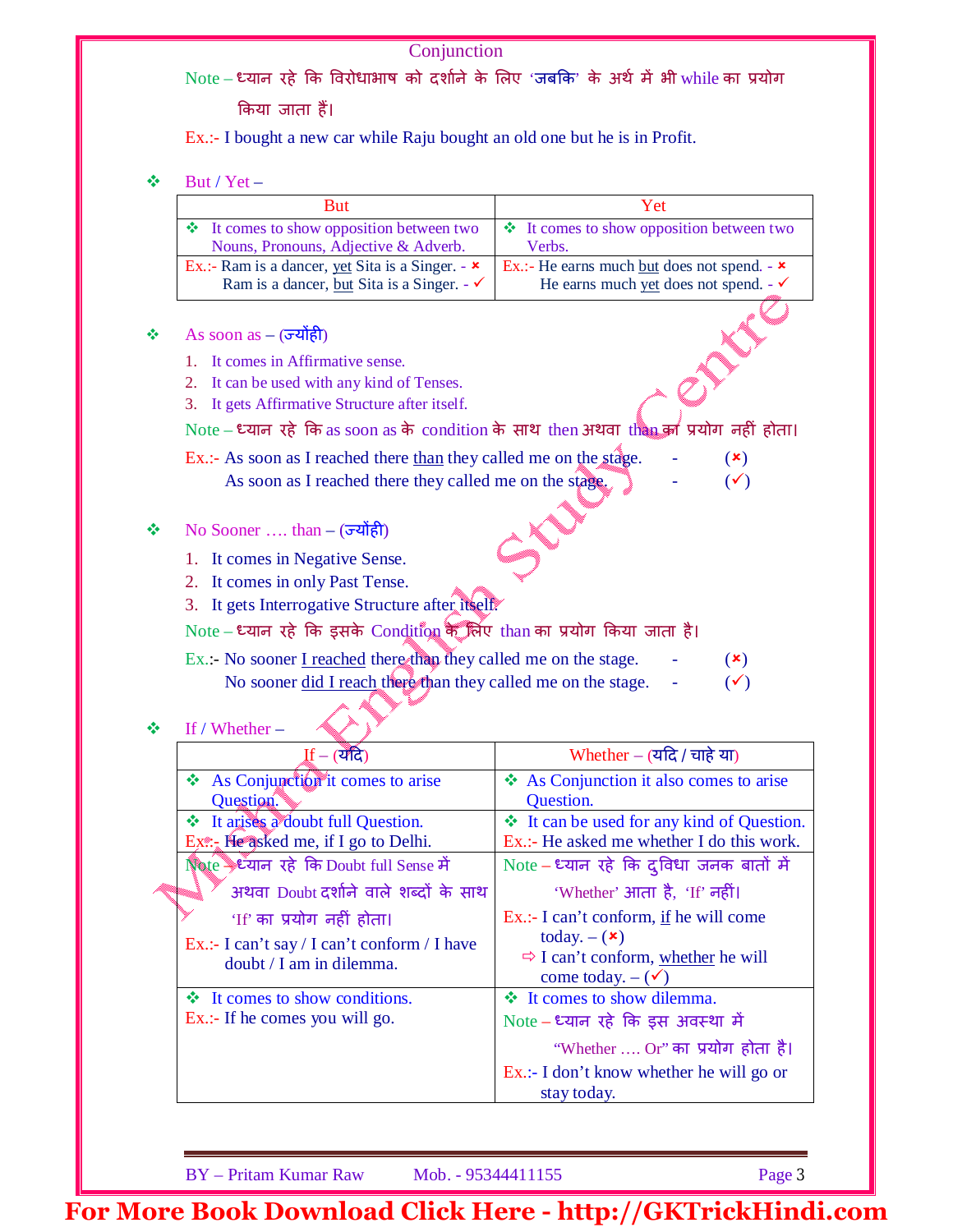|   | Conjunction                                                                      |                                                                               |
|---|----------------------------------------------------------------------------------|-------------------------------------------------------------------------------|
| ÷ | As / Like $-$                                                                    |                                                                               |
|   | $As - ($ के जैसा / के समान)                                                      | Like – (के जैसा / के समान)                                                    |
|   | $\cdot \cdot$ It comes to show -                                                 | ❖ It also comes to show -                                                     |
|   | "Semblance + Connection"                                                         | "Semblance + Connection"                                                      |
|   | $\triangleleft$ As + Subjective Case                                             | $\triangleleft$ Like + Objective Case                                         |
|   | $\triangleleft$ As + Subjective Case + Verb, finishes                            | $\triangleleft$ Like + Objective Case can finish a                            |
|   | a Sentence.                                                                      | Sentence.                                                                     |
|   | Ex.:- He is speaking as I speak.                                                 | Ex.:- He is speaking like me.                                                 |
|   | Note $- As + Like$ , can be used.                                                | Note – Like + as, can't be used.                                              |
|   | Ex.:- He is singing as like me.                                                  |                                                                               |
|   | * ध्यान रहे कि किसी की समरूपता दर्शाने                                           |                                                                               |
|   | हेतुः As का प्रयोग बिना Verb का होता है।                                         |                                                                               |
|   | Ex.:- He was invited as chief guest.                                             |                                                                               |
| ÷ | Due to $/$ In order to $-$                                                       |                                                                               |
|   | Due to – (के कारण से)                                                            | In order to $\leftarrow$ (के इंददेश्य से)                                     |
|   | It comes to show the reason for an<br>÷.<br>Action.                              | ❖ It comes to show the target of an<br>$Action_{\bullet}$                     |
|   | Generally it comes amid the Sentence.                                            | ❖ It can be used either in the beginning of<br>Sentence or amid the Sentence. |
|   | ❖ It gets a Noun / Pronoun or Gerund<br>after itself.                            | ❖ Lygets N1 after itself.                                                     |
|   | Note – ध्यान रहे कि 'Due to' के ही स्थान                                         | $Ex.$ : I am going to Delhi in order to                                       |
|   | पर इसी के अर्थ में 'Owing to' का                                                 | getting a Job. $-$ ( $\star$ )                                                |
|   |                                                                                  | $\Rightarrow$ I am going to Delhi in order to get a                           |
|   | प्रयोग भी होता है, इसका प्रयोग बिल्ये                                            | $Job. - (\checkmark)$                                                         |
|   | के शुरुआत अथवा बीच में कहीं भी हो                                                |                                                                               |
|   | सकता है।                                                                         |                                                                               |
|   | Ex.:- (a) He was chided due to coming                                            |                                                                               |
|   | late. $-(\sqrt{\mathcal{K}})$                                                    |                                                                               |
|   | (b) Owing to coming late he was                                                  |                                                                               |
|   | chided in the class. $-(\checkmark)$                                             |                                                                               |
|   |                                                                                  |                                                                               |
| ❖ | And – It comes to joint two Parties having the same Importance.                  |                                                                               |
|   | Ex.:- Ram and Ravan were great.                                                  |                                                                               |
| ❖ | As well as - It comes to joint two Parties having different Importance.          |                                                                               |
|   | <b>Ex.</b> Ram as well as Ravan was great.                                       |                                                                               |
|   | Note – ध्यान रहे कि इसके तहत जुड़ने वाले प्रथम-पक्ष का महत्व ज्यादा और दवितीय का |                                                                               |
|   | कम होता है।                                                                      |                                                                               |
| ❖ | $Or - It comes to select either of the given two Options.$                       |                                                                               |
|   | Ex.:- Do or die.                                                                 |                                                                               |
| ❖ | $Unless / Until - ( जब तक कि नहीं)$                                              |                                                                               |
|   | Unless                                                                           | Until                                                                         |
|   | Its condition depends on another Action.<br>❖                                    | Its condition depends on the Period of an<br>豪。<br>Action.                    |
|   | It comes in Negative sense.<br>❖                                                 | ❖ It also comes in Negative sense.                                            |
|   |                                                                                  |                                                                               |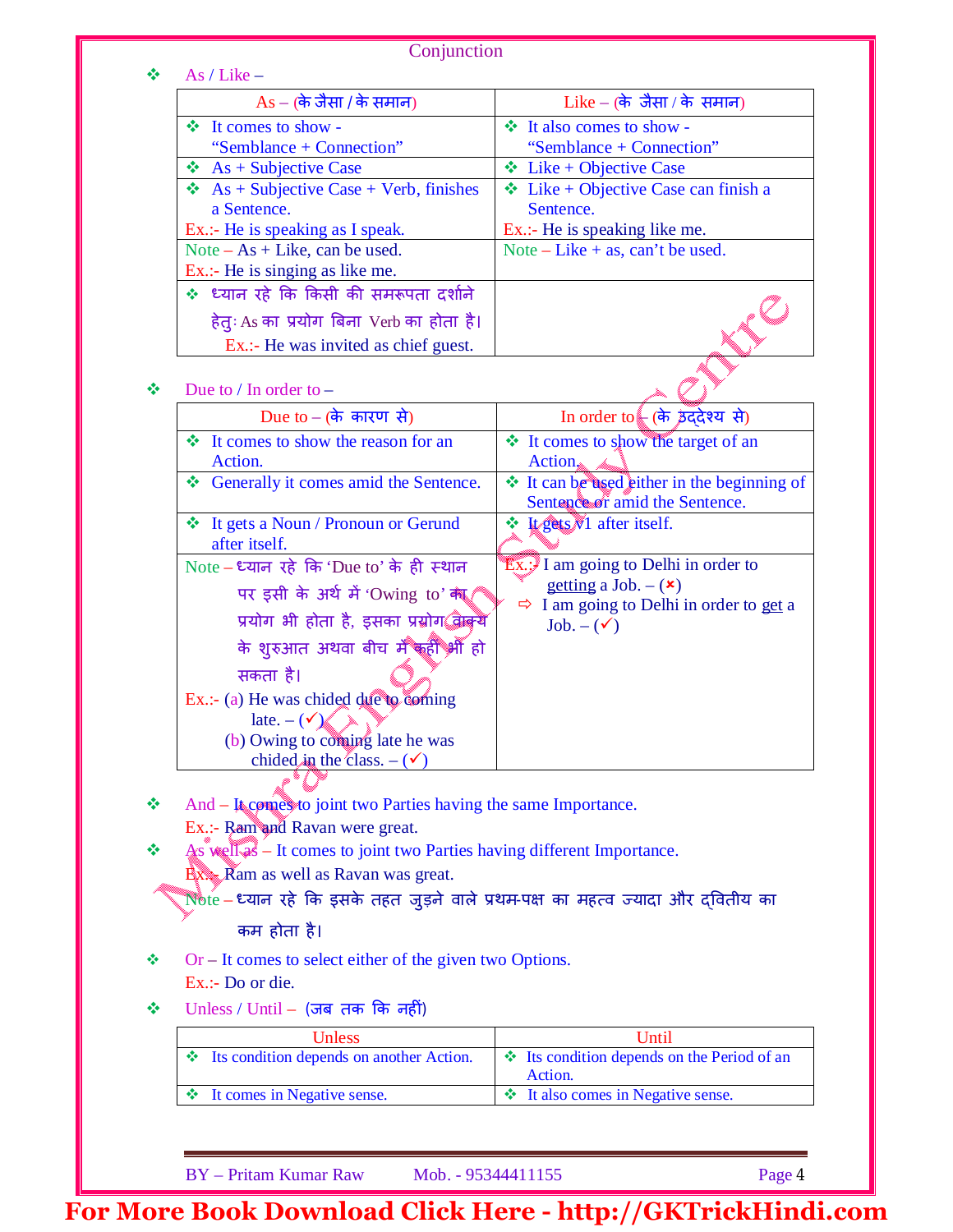Note – ध्यान रहे कि Unless / Until के तुरंत बाद वाले भाग में गलती से भी No, Not तथा

Never का प्रयोग नहीं होता।

Ex.:- (a) You will not pass unless you <u>don't</u> study.  $-(\star)$ 

- $\Rightarrow$  You will not pass unless you study.  $-(\checkmark)$
- (b) You will not go until he <u>does not</u> come.  $-$  (**\***)
- $\Rightarrow$  You will not go until he comes.  $-$  ( $\checkmark$ )

#### $\clubsuit$  As long as / Till – (तब, जब - तक)

| As long as                                                                                         |                                       |
|----------------------------------------------------------------------------------------------------|---------------------------------------|
| <b>↓</b> Its condition depends on the Period of $ $ <b>↓</b> Its Action depends on a certain time. |                                       |
| an another Action.                                                                                 |                                       |
| * You can stay here till I am here.<br>$- x$                                                       | * You can stay here as long as Monday |
| * You can stay here as long as I am here. $-\checkmark$                                            | * You can stay here till Monday       |
|                                                                                                    |                                       |

|   | * Order of Conjunction >                              |                |  |
|---|-------------------------------------------------------|----------------|--|
| ❖ | Either gets relative 'or' not 'nor'.                  |                |  |
|   | Ex.:- Either Ram nor Shyam will go in the Party.      | $(\mathbf{x})$ |  |
|   | Either Ram or Shyam will go in the Party.             | $(\checkmark)$ |  |
| ❖ | Neither gets relative 'nor' not 'or'.                 |                |  |
|   | Ex.:- You can neither sing or dance.                  | $(\mathbf{x})$ |  |
|   | You can neither sing nor dance.                       | $(\checkmark)$ |  |
| 豪 | Not either gets relative 'or' not 'nor'.              |                |  |
|   | Ex.:- I shall not either sing nor dance.              | $(\mathbf{x})$ |  |
|   | I shall not either sing $or$ dance.                   | $(\checkmark)$ |  |
| ❖ | No / Not / Neither get relative 'on' not 'nor'.       |                |  |
|   | $Ex.:$ I have no car <u>nor</u> jeep.                 | $(\mathbf{x})$ |  |
|   | I have no car or jeep.                                | $(\checkmark)$ |  |
| ❖ | Whether gets relative ' $\alpha$ ' not 'nor / and'.   |                |  |
|   | Ex.:- I don't know whether he will go and stay today. | $(\mathbf{x})$ |  |
|   | I don't know whether he will go or stay today.        | $(\checkmark)$ |  |
| ❖ | Seldom or never is used, not Seldom or ever.          |                |  |
|   | Ex.:- I have seldom or ever the visited the Taj.      | $(\mathbf{x})$ |  |
|   | Khaye's eldom or never the visited the Taj.           | $(\checkmark)$ |  |
| ❖ | Seldom if ever is used, not Seldom if never.          |                |  |
|   | Ex Have you seldom if never visited the Taj.          | $(\mathbf{x})$ |  |
|   | Have you seldom if ever visited the Taj.              | $(\checkmark)$ |  |
| ❖ | Without or ever is used, not Without or never.        |                |  |
|   | Ex.:- Have you without or never visited the Taj?      | $(\mathbf{x})$ |  |
|   | Have you without or ever visited the Taj?             | $(\checkmark)$ |  |
| ❖ | Both gets relative and not as well as / or.           |                |  |
|   | Ex.:- He speaks both Hindi as well as English.        | $(\mathbf{x})$ |  |
|   | He speaks both Hindi and English.                     | $(\checkmark)$ |  |
| ❖ | Between gets relative and, not as well as / or.       |                |  |
|   | Ex.:- I was sitting between Mohan as well as Sohan.   | $(\mathbf{x})$ |  |
|   | I was sitting between Mohan and Sohan.                | $(\checkmark)$ |  |

BY – Pritam Kumar Raw Mob. - 95344411155 Page 5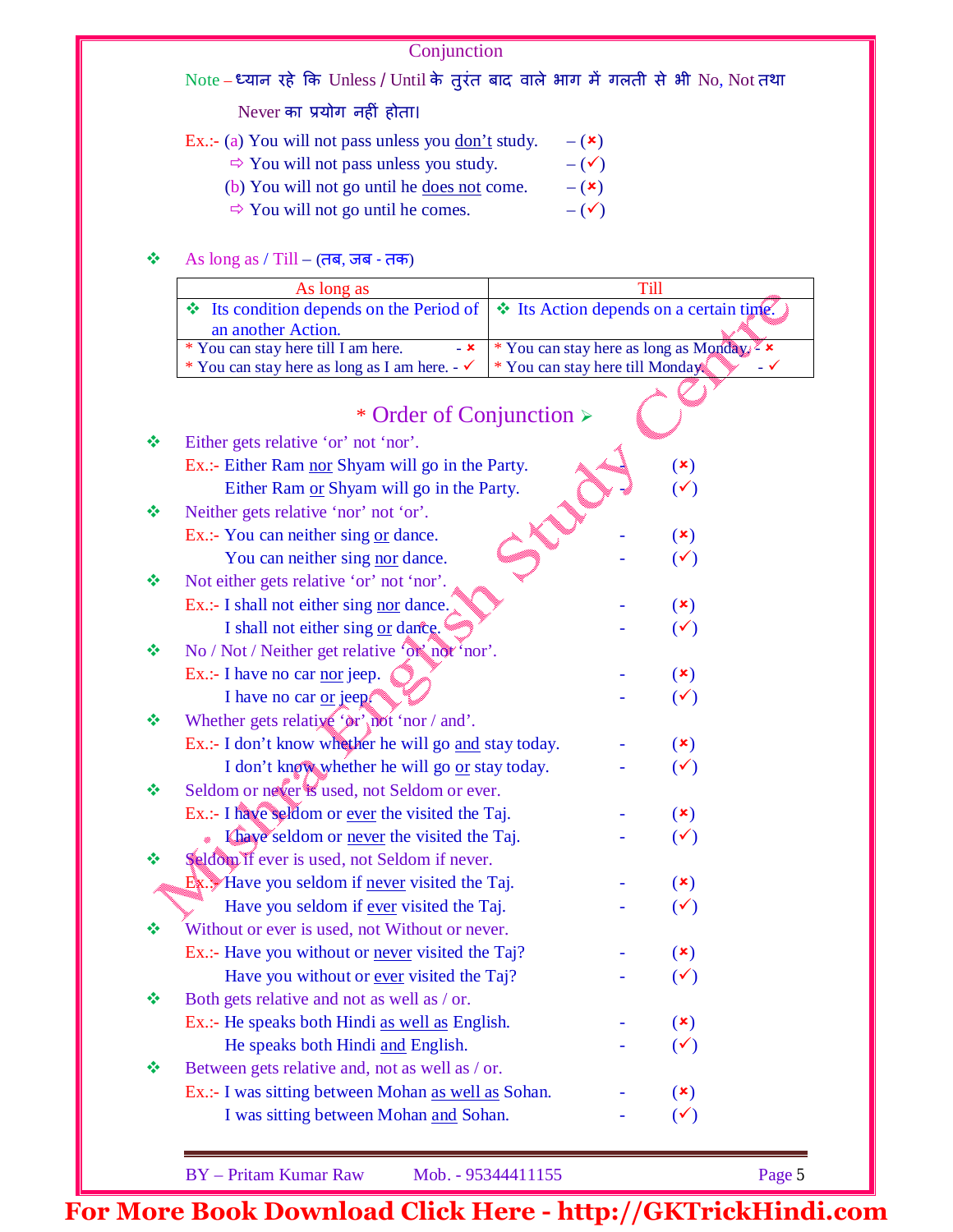|   | Conjunction                                                                                                    |                |
|---|----------------------------------------------------------------------------------------------------------------|----------------|
| ❖ | Reason gets relative why, not that.                                                                            |                |
|   | Ex.:- This is the reason that he does not attend the class.                                                    | (x)            |
|   | This is the reason why he does not attend the class.                                                           | $(\checkmark)$ |
| ❖ | Doubt / Doubtful matter gets relative whether, not if.                                                         |                |
|   | Ex.:- I have doubt if he will join the Party.                                                                  | $(\mathbf{x})$ |
|   | I have doubt whether he will join the Party.                                                                   | $(\checkmark)$ |
| ❖ | As gets relative as, not so.                                                                                   |                |
|   | Ex.:- Ram is as smart so Shyam.                                                                                | $(\mathbf{x})$ |
|   | Ram is as smart as Shyam.                                                                                      | $(\checkmark)$ |
| ❖ | So gets relative as, not so.                                                                                   |                |
|   | Ex.:- Ram is not so smart so Shyam.                                                                            | $(\mathbf{x})$ |
|   | Ram is not so smart as Shyam.                                                                                  | $(\checkmark)$ |
| ❖ | No one / No body / Nothing gets relative but, not yet.                                                         |                |
|   | Ex.:- I have nothing yet a pen.                                                                                |                |
|   | I have nothing but a pen.                                                                                      |                |
| ❖ | Through / Although / As though / Even though etc. gets relative yet, not but.                                  |                |
|   | Ex.:- Through he is laborious, but he can't qualify the exam. $\triangleleft$                                  | $(\mathbf{x})$ |
| ❖ | Through he is laborious, yet he can't qualify the exam.                                                        | $(\checkmark)$ |
|   | No, only gets relative but also, not and also / yet also.<br>Ex.:- Ram is not only smart yet also Intelligent. | $(\mathbf{x})$ |
|   | Ram is not only smart but also Intelligents                                                                    | $(\checkmark)$ |
| ❖ | No sooner gets relative than, not when / before.                                                               |                |
|   | Ex.:- Ram is no sooner did he play cricket when Raju came. -                                                   | $(\mathbf{x})$ |
|   | Ram is no sooner did he play cricket than Raju came.                                                           | $(\checkmark)$ |
| ❖ | Rather gets relative than, not then.                                                                           |                |
|   | $Ex.:$ I have nothing rather then a pen.                                                                       | $(\mathbf{x})$ |
|   | I have nothing rather than a pen.                                                                              | $(\checkmark)$ |
| ❖ | Hardly / Scarcely and Barely get relative when / before, not than or then.                                     |                |
|   | Note – ध्यान रहे कि इनके)तुरंत बाद Past Tense का Interrogative Structure होना चाहिए।                           |                |
|   | Ex.:- Hardly had I gone there than they left the Room.                                                         | (x)            |
|   | Hardly had <i>S</i> one there when they left the Room.                                                         | $(\checkmark)$ |
|   |                                                                                                                |                |
|   | * Some Special form of Conjunction >                                                                           |                |
|   | ध्यान रहें कि यदि If / when / as soon as / as long as etc. के तहत Condition का भाव                             |                |
|   |                                                                                                                |                |
|   | दर्शाया जाए, तो इनमे Then अथवा Than नहीं आता।                                                                  |                |
|   | $Ex.:$ When he comes then you will go.                                                                         | $(\mathbf{x})$ |
|   | When he comes you will go.                                                                                     | $(\checkmark)$ |
|   | ध्यान रहे कि यदि If, As if, It is high time, Though, All though, As though, Even though,                       |                |
|   | I wish etc. के तहत Imagination का भाव व्यक्त हो, तो इनके तुरंत बाद आने वाला                                    |                |
|   | Subject, were / $v2$ होना चाहिए।                                                                               |                |
|   | Ex.:- I wish! I were a bird.                                                                                   |                |
|   |                                                                                                                |                |
|   |                                                                                                                |                |
|   |                                                                                                                |                |
|   |                                                                                                                |                |
|   | <b>BY</b> - Pritam Kumar Raw<br>Mob. - 95344411155                                                             | Page 6         |